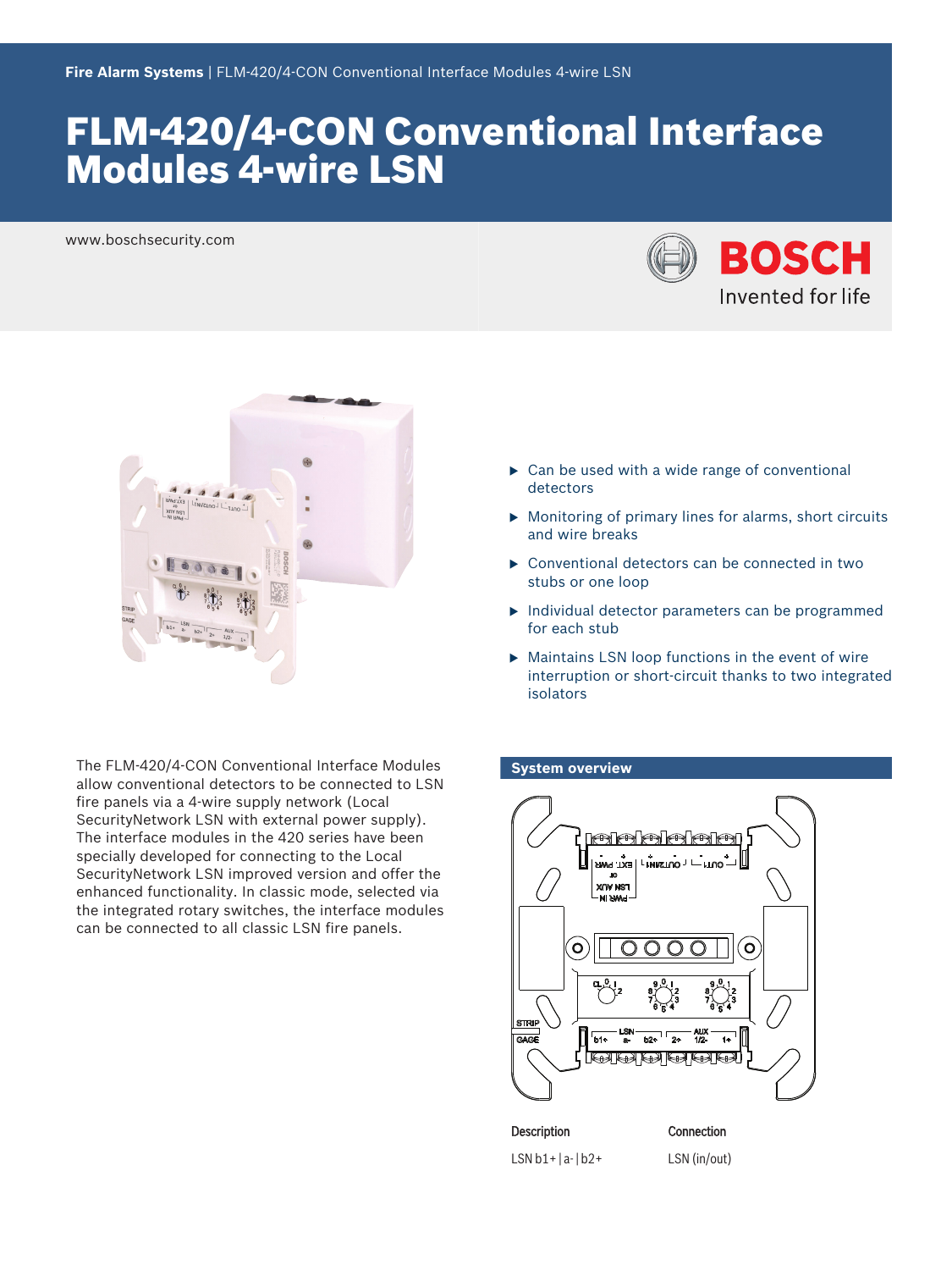| AUX 2+ $ 1/2-1+$                                   | Output power supply 4-wire detectors                |
|----------------------------------------------------|-----------------------------------------------------|
| $OUT1 +  -$                                        | Stub 1 or loop out                                  |
| $OUT2/IN1 -   +$                                   | Stub 2 or loop in                                   |
| <b>PWR IN</b><br>LSN AUX or EXT. PWR $+$ $\vert$ - | Input power supply (from LSN or external<br>source) |

#### **Functions**

## **Features conventional lines**

Individual detector parameters can be programmed for each stub. Within one stub or loop the detector parameters have to be consistent.

Only one EOL resistance can be selected for each interface module.

The detector voltage AUX (supply to 4‑wire detectors) can be switched on or off for each line individually. For configurations with only one stub or one loop the two outputs AUX with 200 mA maximum current intensity can be switched in parallel.

If a line has only 2‑wire detectors connected, the AUX output of this line might be switched in parallel with the AUX output of the second line (with 4‑wire detectors). In this case, both AUX outputs are reset in parallel at once.

If both lines have only 2‑wire detectors connected, both AUX outputs are set off.

The detector lines are short-circuit proof. In the event of a short circuit on the line, a fault message is sent to the control panel.

In the event of a line interruption in the loop, the loop is split into two stubs to retain all detectors.

The system detects removal of detectors and indicates a fault message on the fire panel.

The fire panel detects a ground connection for each individual line.

#### **LSN features**

Integrated isolators ensure that function is maintained in the event of a short circuit or line interruption in the LSN loop. A fault indication is sent to the fire panel.

#### **Interface module functions**

A red flashing LED on the device indicates the alarm of one or both primary lines.

Current values and other parameters can also be displayed.

#### **Address switches**

The rotary switches integrated in the interface module can be used to select automatic or manual addressing with or without auto detection.

The following settings are possible:

| <b>Addres</b><br>s | Operating mode                                                                                | Fire panel           |
|--------------------|-----------------------------------------------------------------------------------------------|----------------------|
| 000                | Loop/stub in LSN mode improved<br>version with automatic addressing (T-<br>taps not possible) | FPA-5000<br>FPA-1200 |

| 001   | Loop/stub/T-taps in LSN mode improved | FPA-5000                                      |
|-------|---------------------------------------|-----------------------------------------------|
| 254   | version with manual addressing        | FPA-1200                                      |
| CL 00 | Loop/stub in LSN mode classic         | BZ 500 LSN<br>UF7 2000 LSN<br><b>UGM 2020</b> |

#### **Features of LSN improved version**

The interface modules in the 420 series offer all the features of the improved LSN technology:

- Flexible network structures including T-tapping without additional elements
- Up to 254 LSN-improved elements per fire panel loop or stub line
- Rotary switches allow operator to select automatic and manual addressing, either with or without auto detection
- Unshielded cable can be used
- Downwards compatible with existing LSN systems and control panels

#### **Interface variants**

Different versions of the interface module are available:

- FLM‑420/4‑CON‑S for surface-mount installation with housing
- FLM‑420/4‑CON‑D for installation via an adapter on a DIN rail or in a FLM‑IFB126‑S surface-mounted housing

#### **Certifications and approvals**

#### Complies with

| EN54-17:2005 |
|--------------|
|              |

• EN54-18:2005

| <b>Region</b> | <b>Certification</b> |                                                    |
|---------------|----------------------|----------------------------------------------------|
| Germany       | <b>VdS</b>           | G 208010 FLM-420/4-CON;<br><b>FLM-420/4CON-D</b>   |
| Europe        | CF.                  | FLM-420 4-CON/-S/-D                                |
|               | CPD                  | 0786-CPD-20399 FLM-420/4-CON-S. -<br>D             |
| Ukraine       | <b>MOF</b>           | UA1.016.0070268-11 FLM-420-CON-<br>S FLM-420-CON-D |

#### **Installation/configuration notes**

- Can be connected to the fire panels FPA‑5000 and FPA‑1200 and the classic LSN fire panels BZ 500 LSN, UEZ 2000 LSN and UGM 2020.
- For compatible devices, please refer to the Compatibility List (document number F.01U.079.455) available for download at www.boschsecurity.com/ emea/fire.
- Programming is done with the programming software of the fire panel.
- Within one stub (class B) or loop (class A) the detector parameters have to be consistent (e.g. standby current, alarm resistance).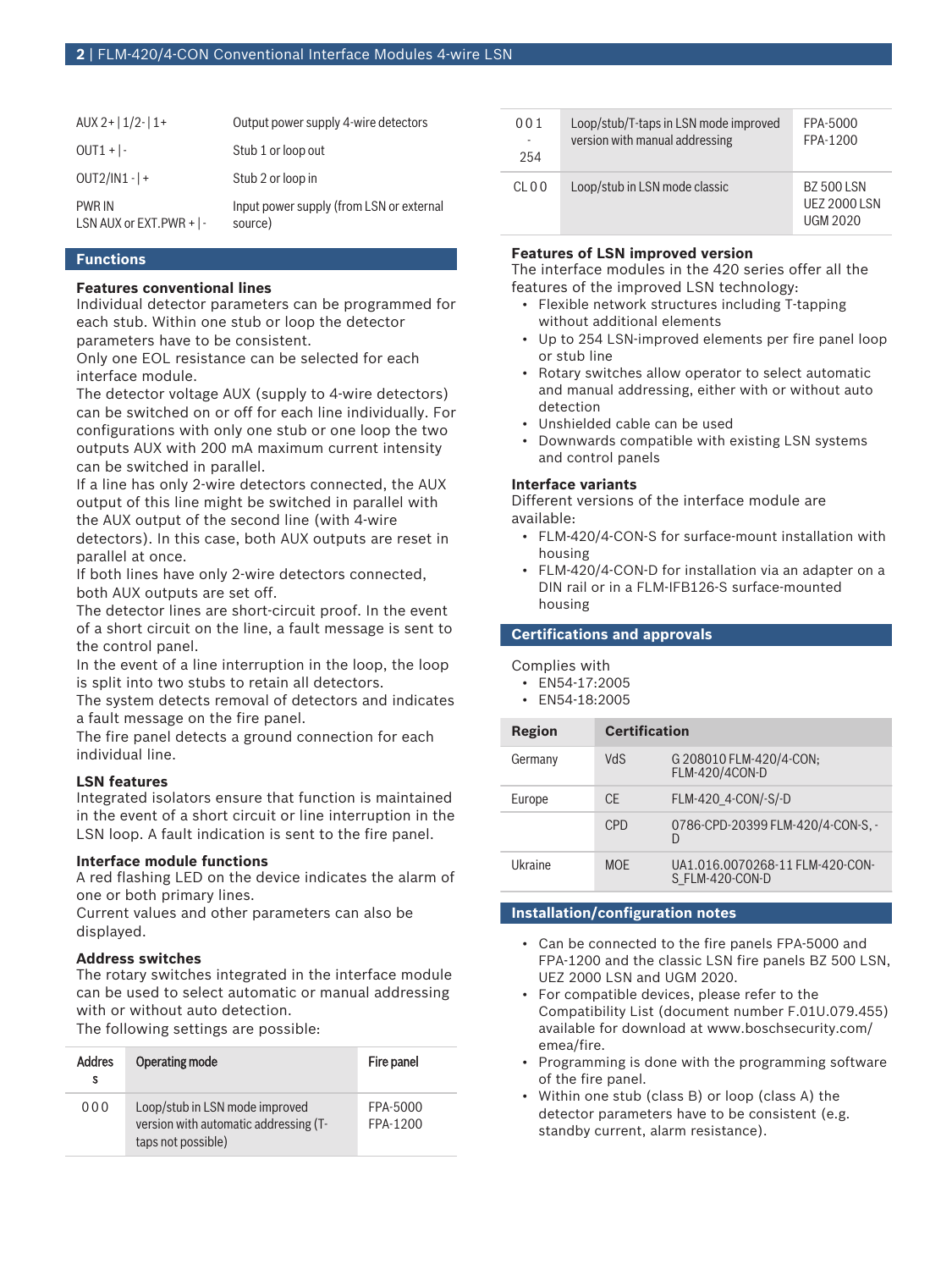- Loop wiring of the conventional zone (class A) does not require an EOL resistor as it is already integrated in the interface module.
- The power supply is provided via the two wires on the auxiliary LSN power supply or by an external power supply unit. External power supply units must be free-of-ground.
- The surface-mounted housing has two cable ducts on opposite sides:
	- 2 x 2 pre-punched cable ducts for diameter up to 21 mm/to 34 mm (for conduits)
	- 2 x 4 rubber bushes for inserting cables with diameters of up to 8 mm
- In addition, there are cable ducts on the base of the surface-mounted housing:
	- 1 x pre-punched cable duct for diameter up to 21 mm (for conduits)
	- 2 x 4 rubber bushes for inserting cables with diameters of up to 8 mm
- For operating the fire alarm system according to EN 54-13:
	- it is necessary to terminate every conventional zone with EOL modules
	- conventional 4-wire detectors must be supplied by an external power supply. The FLM‑420/4‑CON Conventional Interface Module must be supplied by the auxiliary LSN power supply
- Observe the maximum line resistance of 25  $\Omega$  for conventional lines with manual call points or automatic fire detectors.

#### **Parts included**

| <b>Type</b>     | Qt<br>y. | Component                                                                                                                                                                  |
|-----------------|----------|----------------------------------------------------------------------------------------------------------------------------------------------------------------------------|
| FLM-420/4-CON-S | 1        | Conventional Interface Module for 4-wire<br>LSN, with surface-mounted housing,<br>cable with EOL resistor (3k92)                                                           |
| FLM-420/4-CON-  |          | Conventional Interface Module for 4-wire<br>LSN, with adapter for installation on a<br>DIN rail in accordance with EN 60715.<br>light pipe, cable with EOL resistor (3k92) |

2 2.2 kOhm resistors

#### **Technical specifications**

#### **Electrical**

| LSN                                                |                                                   |
|----------------------------------------------------|---------------------------------------------------|
| $\cdot$ LSN input voltage                          | 15 V DC to 33 V DC (min. to max.)                 |
| Max. current<br>٠<br>consumption from LSN          | $8.5 \text{ mA}$                                  |
| <b>Primary line</b>                                |                                                   |
| • Line voltage                                     | 21 to 22 V DC (21.5 V DC typ.<br>$\pm 0.5$ V DC)) |
| Max. current supply 2-<br>$\bullet$<br>wire sensor | 6 <sub>m</sub> A                                  |

| Max. line current                                              | 80 mA per line (±10% at 25 °C)                     |
|----------------------------------------------------------------|----------------------------------------------------|
| Max. line resistance<br>٠                                      | 50 Ω per line (max. 2 x 25 Ω)                      |
| Galvanic isolation from<br>٠<br><b>ISN</b>                     | <b>Yes</b>                                         |
| Input power supply (PWR IN)                                    |                                                    |
| Voltage<br>٠                                                   | 24 to 30 V DC                                      |
| Residual ripple<br>٠                                           | $< 150$ mV                                         |
| Output power supply 4-wire<br>detector (AUX)                   |                                                    |
| Voltage                                                        | 23.5 V DC to 30 V DC<br>(rated voltage 24 V DC)    |
| Residual ripple<br>٠                                           | $< 300 \text{ mV}$                                 |
| Max. current (supply to<br>٠<br>4-wire detector)               | 200 mA per output (can be switched<br>in parallel) |
| EOL resistor for stub wiring of<br>conventional zone (class B) |                                                    |
| With calibration value<br>٠                                    | 2.2 kO                                             |
| Without calibration<br>٠<br>value                              | $2.2$ kQ / 3.9 kQ                                  |

The following figures include the power consumption of the internal module hardware and the conventional line(s) supervision. The power consumption of the connected devices is excluded:

| <b>Max.</b> current consumption<br>(PWR IN)                   | 1x<br>2.2k<br>$\Omega^*$ | 2x<br>2.2k<br>$\Omega^*$ | 1x<br>3.9k<br>$\Omega^*$ | 2x<br>3.9k<br>$\Omega^*$ |
|---------------------------------------------------------------|--------------------------|--------------------------|--------------------------|--------------------------|
| Standby                                                       | 36<br>mA                 | 50<br>mA                 | 31<br>mA                 | 40<br>mA                 |
| Lines open or short                                           | 25<br>mA                 | 28<br>mA                 | 25<br>mA                 | 28<br>mA                 |
| 1 device on alarm at<br>the line (820 $\Omega$<br>alarm res.) | 69<br>mA                 | 112<br>mA                | 65<br>mA                 | 103<br>mA                |
| Multiple devices on<br>٠<br>alarm at the line                 | 138<br>mA                | 250<br>mA                | 138<br>mA                | 250<br>mA                |

\* number of zones used x EOL resistor applied on the zone(s)

| <b>Additional current consumption (PWR IN)</b>                                                                                                      |                                                                                                               |  |
|-----------------------------------------------------------------------------------------------------------------------------------------------------|---------------------------------------------------------------------------------------------------------------|--|
| Safety buffer to consider.<br>Only when 4-wire sensors are<br>used and powered trough the<br>power output (AUX $2+1/2$ 1+) of<br>the FLM-420/4-CON. | Add the following figures one time<br>only to the total power<br>consumption for each power<br>supply output: |  |
| no parallel switched 4-<br>wire power output                                                                                                        | $325 \text{ mA}$                                                                                              |  |
| with parallel switched 4-<br>wire power output                                                                                                      | 650 mA                                                                                                        |  |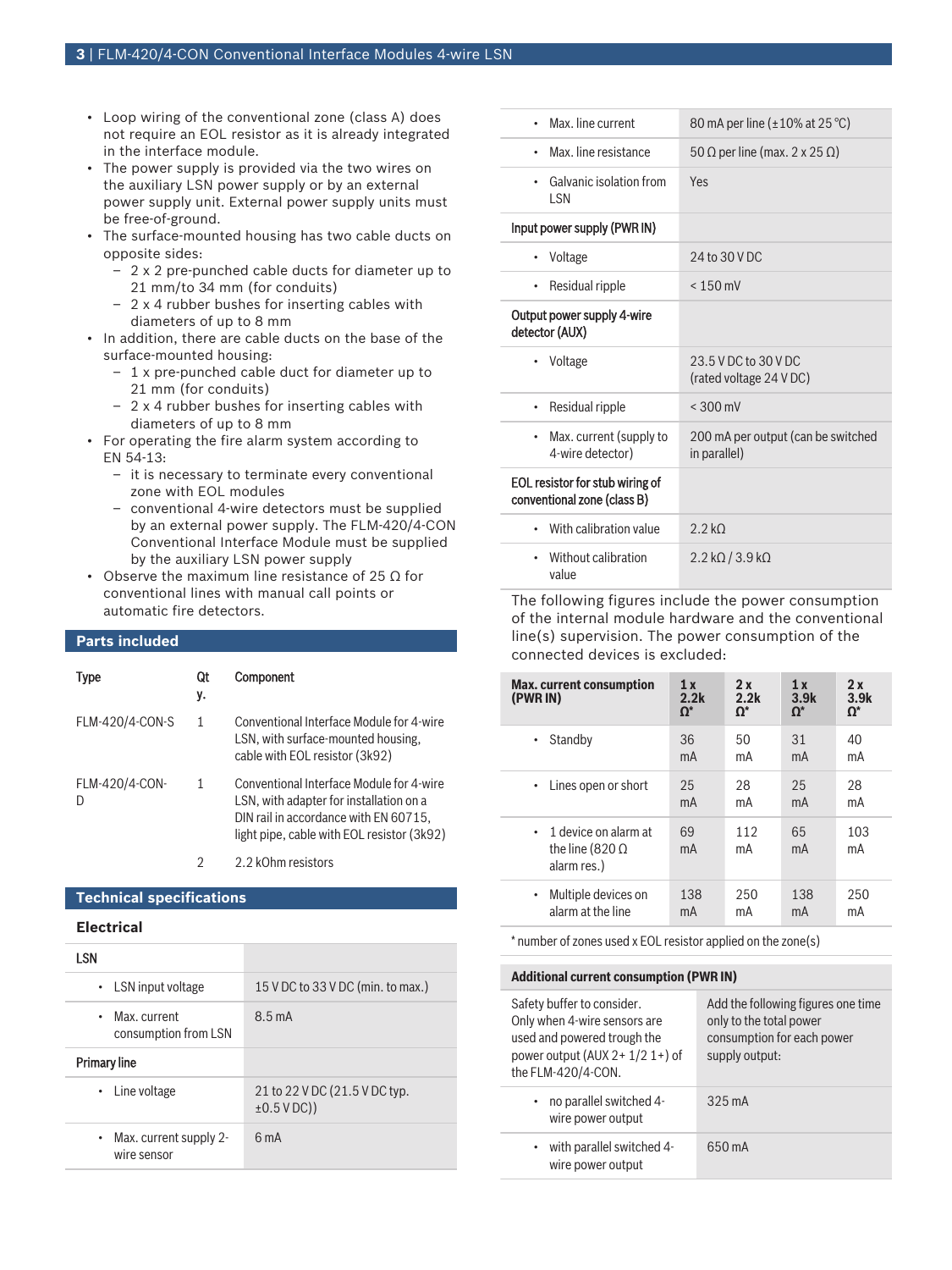#### **Mechanics**

| Display element                               | 1 red LED, flashes at 1 Hz in the<br>event of an alarm |
|-----------------------------------------------|--------------------------------------------------------|
| Address setting                               | 3 rotary switches                                      |
| Connections                                   | 12 screw terminals                                     |
| Permitted wire cross-section                  | $0.6$ to 3.3 mm <sup>2</sup>                           |
| Housing material                              |                                                        |
| Surface-mounted<br>housing                    | ABS/PC blend                                           |
| Interface housing and<br>$\bullet$<br>adapter | PPO (Noryl)                                            |
| Color                                         |                                                        |
| Surface-mounted<br>$\bullet$<br>housing       | Signal white, RAL 9003                                 |
| Interface housing and<br>$\bullet$<br>adapter | Off-white, similar to RAL 9002                         |
| <b>Dimensions</b>                             |                                                        |
| FLM-420/4-CON-S<br>٠                          | Approx. 126 x 126 x 71 mm<br>$(W \times H \times D)$   |
| FLM-420/4-CON-D<br>$\bullet$                  | Approx. 110 x 110 x 48 mm<br>$(W \times H \times D)$   |
| Weight                                        | Without / with packaging                               |
| FLM-420/4-CON-S                               | Approx. 390 g / 590 g                                  |
| FLM-420/4-CON-D<br>$\bullet$                  | Approx. 150 g / 350 g                                  |

#### **Environmental conditions**

| Permitted operating<br>temperature       | $-20\,^{\circ}\text{C}$ to $+55\,^{\circ}\text{C}$     |
|------------------------------------------|--------------------------------------------------------|
| Permitted storage<br>temperature         | $-25\,^{\circ}\mathrm{C}$ to $+80\,^{\circ}\mathrm{C}$ |
| Permitted rel. humidity                  | <96% (non-condensing)                                  |
| Classes of equipment as per<br>IFC 60950 | Class III equipment                                    |
| Protection class as per<br>IEC 60529     |                                                        |
| FLM-420/4-CON-S                          | IP <sub>54</sub>                                       |
| FLM-420/4-CON-D                          | IP 30                                                  |

### **Ordering information**

## **FLM‑420/4‑CON‑S Conventional Interface Module 4‑wire LSN**

with 2 primary lines for 2- or 4-wire conventional detectors, with surface-mounted housing Order number **FLM-420/4-CON-S**

#### **FLM‑420/4‑CON‑D Conventional Interface Module 4‑wire LSN**

with 2 primary lines for 2- or 4-wire conventional detectors, type DIN rail Order number **FLM-420/4-CON-D**

## **Accessories**

#### **FLM‑IFB126‑S Surface-mounted Housing**

as retainer for the interface modules series 420 type DIN rail (-D) or spare housing for type surface-mount (- S)

Order number **FLM-IFB126-S**